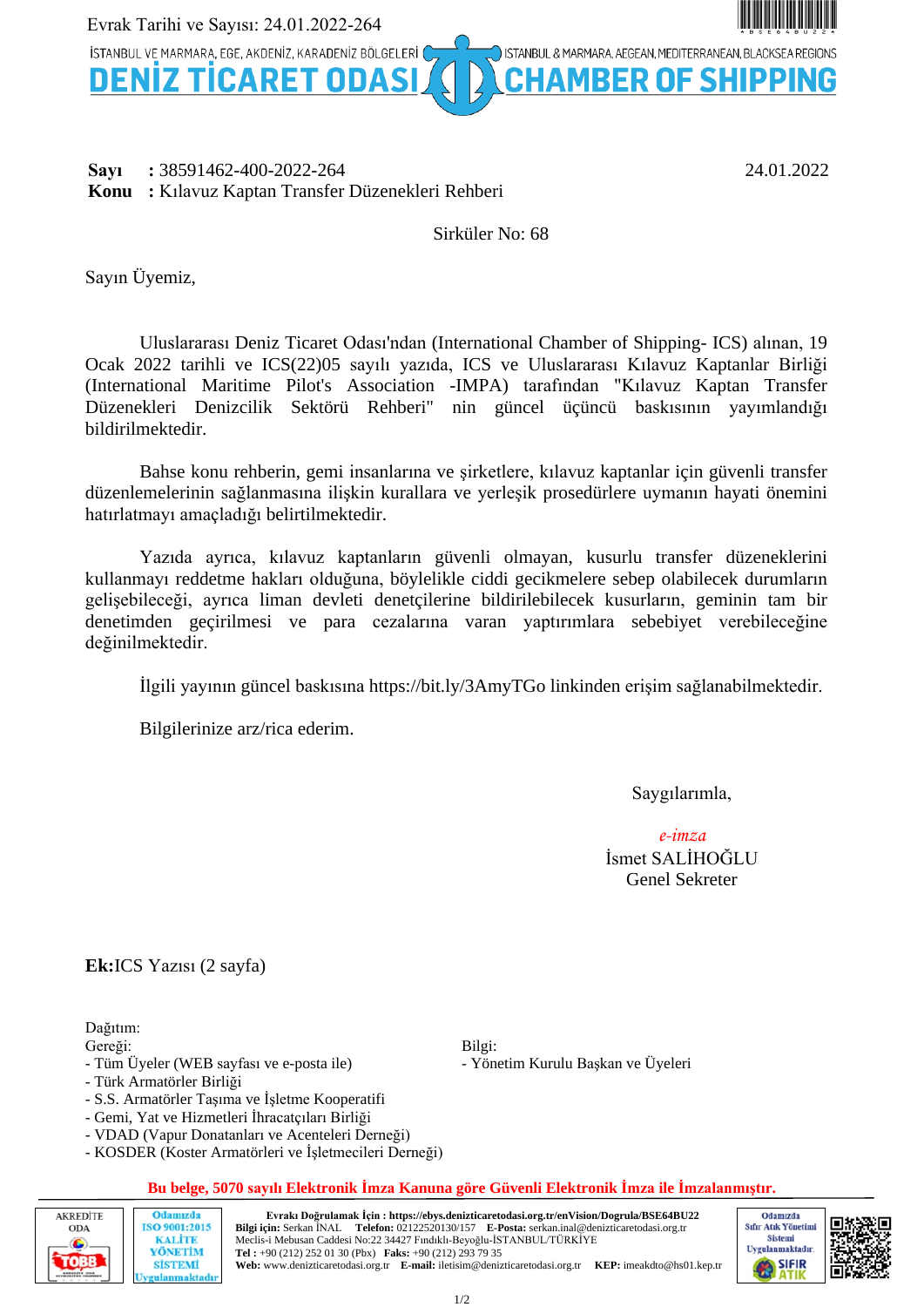

ISTANBUL & MARMARA, AEGEAN, MEDITERRANEAN, BLACKSEA REGIONS

**BER OF SHIPPING** 

İSTANBUL VE MARMARA, EGE, AKDENİZ, KARADENİZ BÖLGELERİ (

**DENI** D FП Ω

- ROFED (Kabotaj Hattı Ro-Ro ve Feribot İşletmecileri Derneği)

- DEM-BİR (Deniz Ürünleri Avcıları Üreticileri Merkez Birliği)

- Türk Uzakyol Gemi Kaptanları Derneği
- Türk Kılavuz Kaptanlar Derneği
- Gemi Acenteleri
- Gemi Sahipleri

**Bu belge, 5070 sayılı Elektronik İmza Kanuna göre Güvenli Elektronik İmza ile İmzalanmıştır.**



Odamızda ISO 9001:2015 **KALITE** YÖNETİM **SİSTEMİ** gulanmaktadır

**Evrakı Doğrulamak İçin : https://ebys.denizticaretodasi.org.tr/enVision/Dogrula/BSE64BU22 Bilgi için:** Serkan İNAL **Telefon:** 02122520130/157 **E-Posta:** serkan.inal@denizticaretodasi.org.tr Meclis-i Mebusan Caddesi No:22 34427 Fındıklı-Beyoğlu-İSTANBUL/TÜRKİYE **Tel :** +90 (212) 252 01 30 (Pbx) **Faks:** +90 (212) 293 79 35 **Web:** www.denizticaretodasi.org.tr **E-mail:** iletisim@denizticaretodasi.org.tr **KEP:** imeakdto@hs01.kep.tr



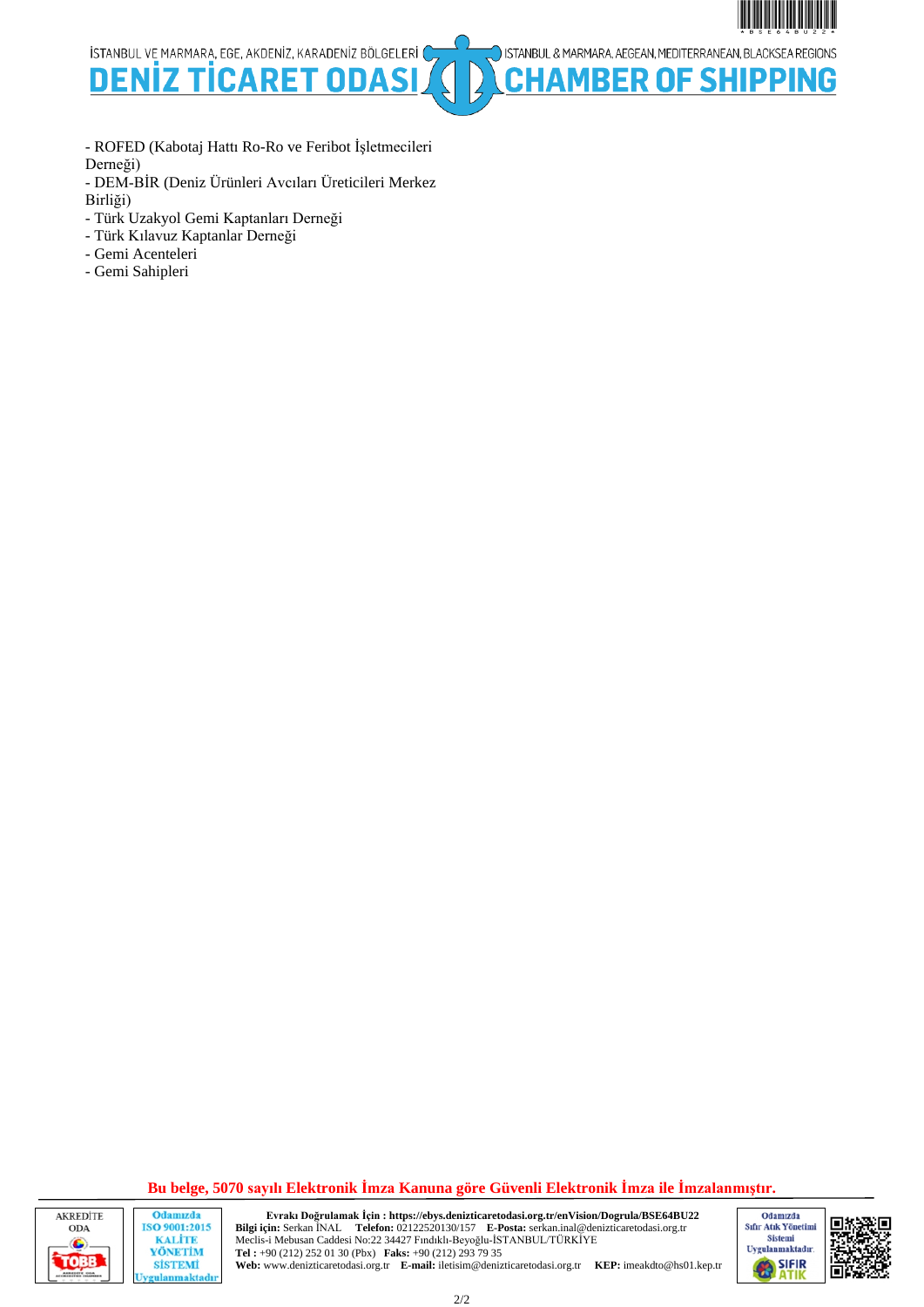

Walsingham House 35 Seething Lane London EC3N 4AH

Tel +44 20 7090 1460

[info@ics-shipping.org](mailto:info@ics-shipping.org) | [ics-shipping.org](http://www.ics-shipping.org/)

**This Circular and its attachments (if any) are confidential to the intended recipient and may be privileged. If you are not the intended recipient, you should contact ICS and must not make any use of it.**

19 January 2022 **ICS(22)05**

# **TO: ALL FULL AND ASSOCIATE MEMBERS**

**COPY: MARINE COMMITTEE COMMUNICATIONS LEAD**

#### **UPDATED GUIDANCE ON PILOT TRANSFER ARRANGEMENTS**

### *Action Required: To share the updated* **Shipping Industry Guidance on Pilot Transfer Arrangements, Version Three** *with members and national networks*

ICS and the International Maritime Pilots' Association (IMPA) have recently updated the *Shipping Industry Guidance on Pilot Transfer Arrangements.* Version three is attached at Annex A and can also be downloaded from the ICS website: [https://www.ics](https://www.ics-shipping.org/publication/shipping-industry-guidance-on-pilot-transfer-arrangements-third-edition/)[shipping.org/publication/shipping-industry-guidance-on-pilot-transfer-arrangements-third](https://www.ics-shipping.org/publication/shipping-industry-guidance-on-pilot-transfer-arrangements-third-edition/)[edition/.](https://www.ics-shipping.org/publication/shipping-industry-guidance-on-pilot-transfer-arrangements-third-edition/)

This guidance is intended to remind seafarers and companies of the vital importance of adhering to the rules and established procedures concerning the provision of safe transfer arrangements for pilots. It was last updated in 2012 and was recently reviewed in parallel with the ICS *Bridge Procedures Guide*, the sixth edition of which is also released today.

The pilot transfer arrangements review verified that much of the existing guidance is still valid, however an additional new section has been added, outlining the International Maritime Organization (IMO) guidance on combination embarkation platform arrangements. The guidance is supported by Baltic and International Maritime Council (BIMCO), Cruise Lines International Association (CLIA), International Group of Protection and Indemnity Clubs (IGP&I), International Federation of Shipmasters' Associations (IFSMA), INTERCARGO, International Transport Workers' Federation (ITF) and The Nautical Institute.

Members are reminded that pilots have the right to decline to board vessels offering defective boarding arrangements, which can result in serious delay. Pilots are also entitled to report defects in boarding arrangements to port state control authorities, which could lead to a full port state control inspection with the risk of delay and financial penalties.